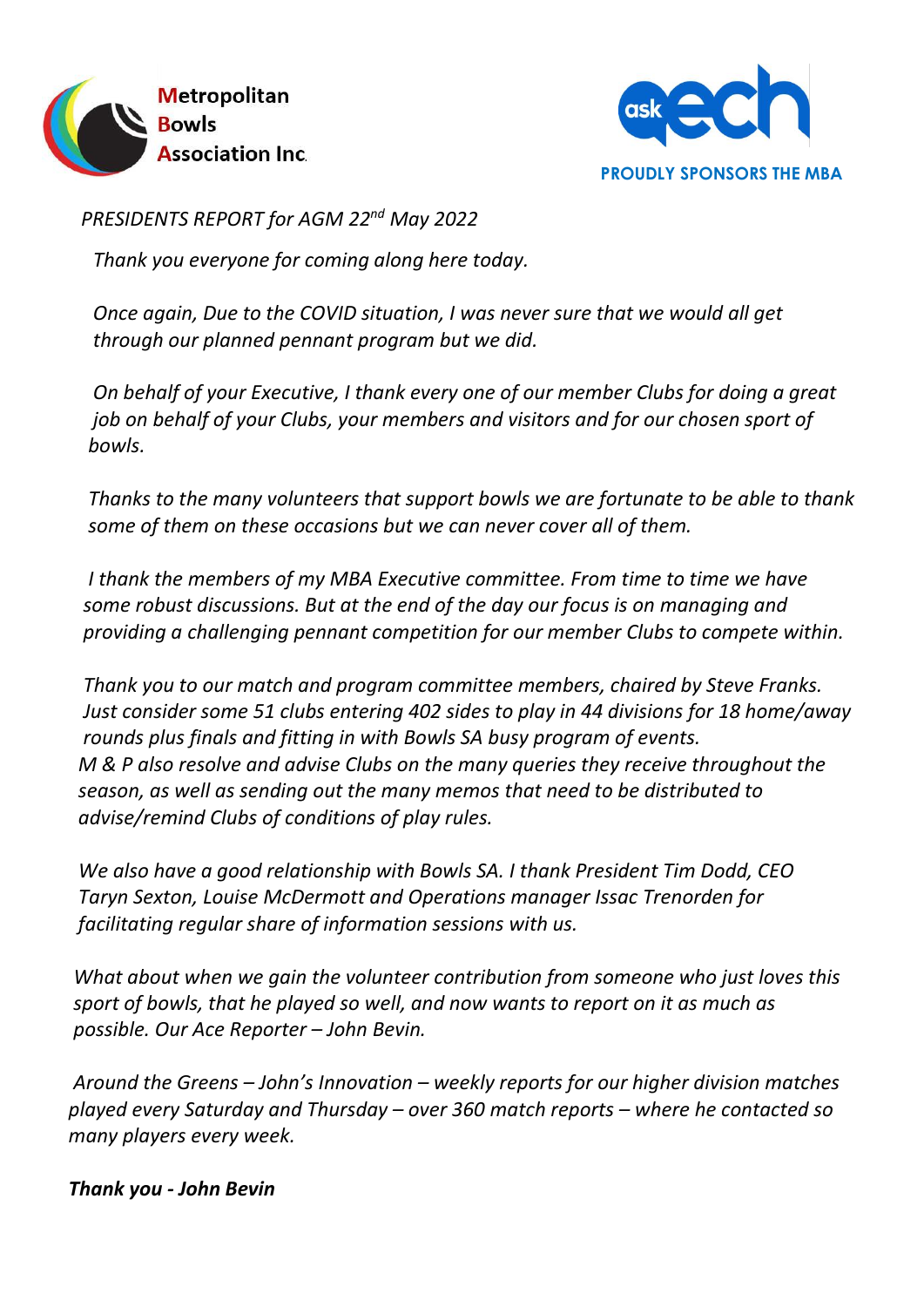



 *Nearly every sporting code in Australia conducts end of season finals, they are an exciting finale to a season after the minor rounds have been completed.* 

 *Congratulations to all the Clubs that managed to win their respective division/section Grand Finals for 2022 – we had 44 of them this season because for the very first time we included every division/section for all days of pennant competition.*

 *And we have some extra Cups to give out as follows: -*

 *Saturday division 1 – Hawthorn Thursday division 1 – West Lakes Wednesday division 1 – Adelaide Thursday division 2 North – Modbury Thursday division 2 South – Ascot Park*

 *To promote our pennant competition further we livestreamed our Premier division, Grand Finals for all days, on the MBA Facebook. We thank a variety of guest commentators for there interesting input that they gave on the matches that they were invited to commentate upon.*

 *For this season we decided play our Saturday Open Premier division and division 1 Grand Finals as standalone events on a Sunday. This was to give the opportunity to all of the bowlers and spectators that played in or attended the many other division Grand Finals held on the previous Saturday, to come along and view some of our most skillful bowlers in action playing for a Grand Final victory.*

 *To all the Clubs that were invited to be the host venue for the grand finals – thank you.* 

 *Because of all the extra Grand Finals to be played this season we decided to allocate more matches to venues to create a more exciting atmosphere around Finals time for players and spectators.*

 *I attended three Clubs hosting Grand Finals, for our three days of competition, and counted over 1,100 spectators attending those Club venues. Members of my executive committee attended another ten venues hosting Grand Finals and all were pleased with the number of spectators coming along to view the Finals.*

 *To date, we have allocated Grand Finals to 27 different Clubs to host them. Our policy is to share around to as many Clubs as possible the opportunity to host the grand finals. We know that most Clubs have a parking problem around their venues, but we will have to live with that.*